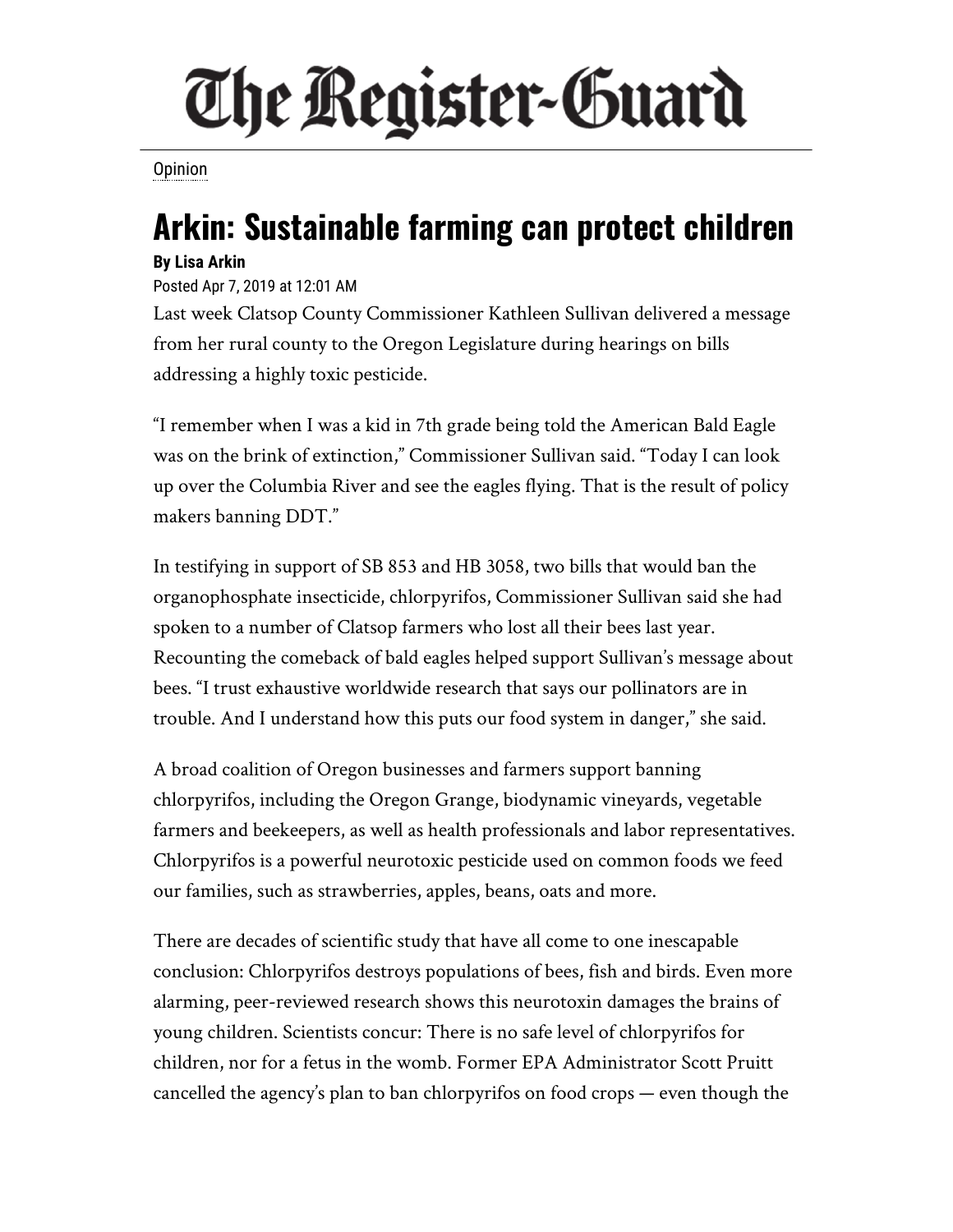EPA's own scientists determined there are no safe levels of chlorpyrifos on food. In 2018, Hawaii banned chlorpyrifos. A number of other states are also stepping up to protect children and the environment from the risks of using chlorpyrifos.

Many farmers defend their use of organophosphate pesticides as the only thing that will work on certain insects. They may not know the history of this pesticide, a chemical originally developed in WWII Nazi Germany as a nerve gas weapon. Something powerful enough to kill soldiers can also kill a lot of bugs! The problem is that chlorpyrifos also kills bees and butterflies — and can disrupt a child's brain for life.

Insects such as native bumblebees pollinate the plants that supply more than a third of the food we eat daily. Yet, more than one in four native bee species is in peril of becoming extinct, according to the [Center for Biological Diversity.](https://www.biologicaldiversity.org/campaigns/native_pollinators/pdfs/Pollinators_in_Peril.pdf) What will Oregon farmers do when pollinators stop showing up to pollinate their crops?

Oregon farmers testifying at the recent legislative hearings stated they just want to keep on doing what they love to do — growing radishes, wheat, hazelnuts and all manner of agricultural crops. We all share that goal. Yet, there were marked differences in farmer testimony.

Fear-based farmers spoke of losing their crops if they couldn't use this single outdated and extremely dangerous pesticide, chlorpyrifos.

In contrast, hope-based farmers talked about using innovation and safer chemistry to work with the land to harvest nutritious crops — without poisoning pollinators and children. Clay Wesson, a representative of Willamette Valley Vineyards, a biodynamic winemaker, was hopeful that Oregon can lead the agricultural industry away from devastatingly harmful pesticides. "I have confidence that the farmers in Oregon are brilliant and can find an option," he said. "And there are other options."

Wesson is part of a new generation of farmers making Oregon fourth in the nation for sustainable agriculture. With [\\$49.4 billion in national organic sales,](https://ota.com/news/press-releases/20236) sustainable farming represents the promise of the future.